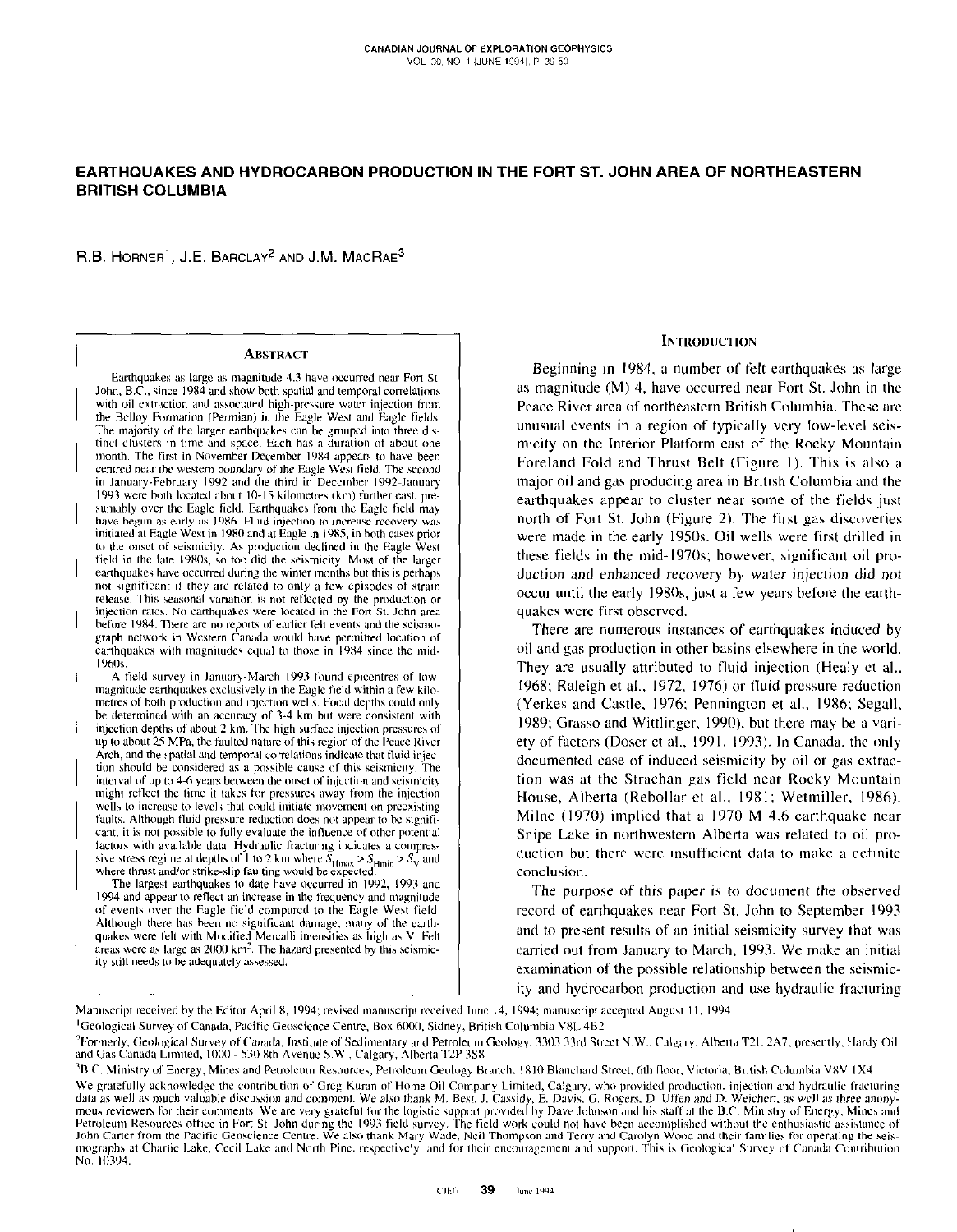

Fig. 1. Seismicity in western Canada cuer a IO-year period from 1982-1991, superimposed on the morphogeological belts of the Canadian Cordillera.

data to infer the existing stress regime. This is extremely important in order to assess the potential hazard such seismicity might present. not only to the industry but to the public as well. Further analysis will await the results of a detailed seismicity survey conducted over the Eagle Field from November 1993 to March 1994.

## **EARTHOUAKE HISTORY**

All of the earthquakes that have been located in the Fort St. John region to September 1993 are listed in Table I. Most of the events over M 2.5 were felt locally. The largest earthquakes

were generally felt to distances of about 25 km with Modified Mercalli intensities as high as V. There were reports of cracked plaster, fallen pictures and small objects knocked off shelves. In many cases, one strong thud was reported as though there had been an explosion or a vehicle had run into the building. People sleeping were awakened. An isoseismal map shown in Figure 3 for one of the large earthquakes on January 9th, 1993, is typical of the intensity distributions produced by the larger events. The felt area is about 2000 km2.

The first earthquakes were not observed until 1984, even though the existing seismograph network would have permitted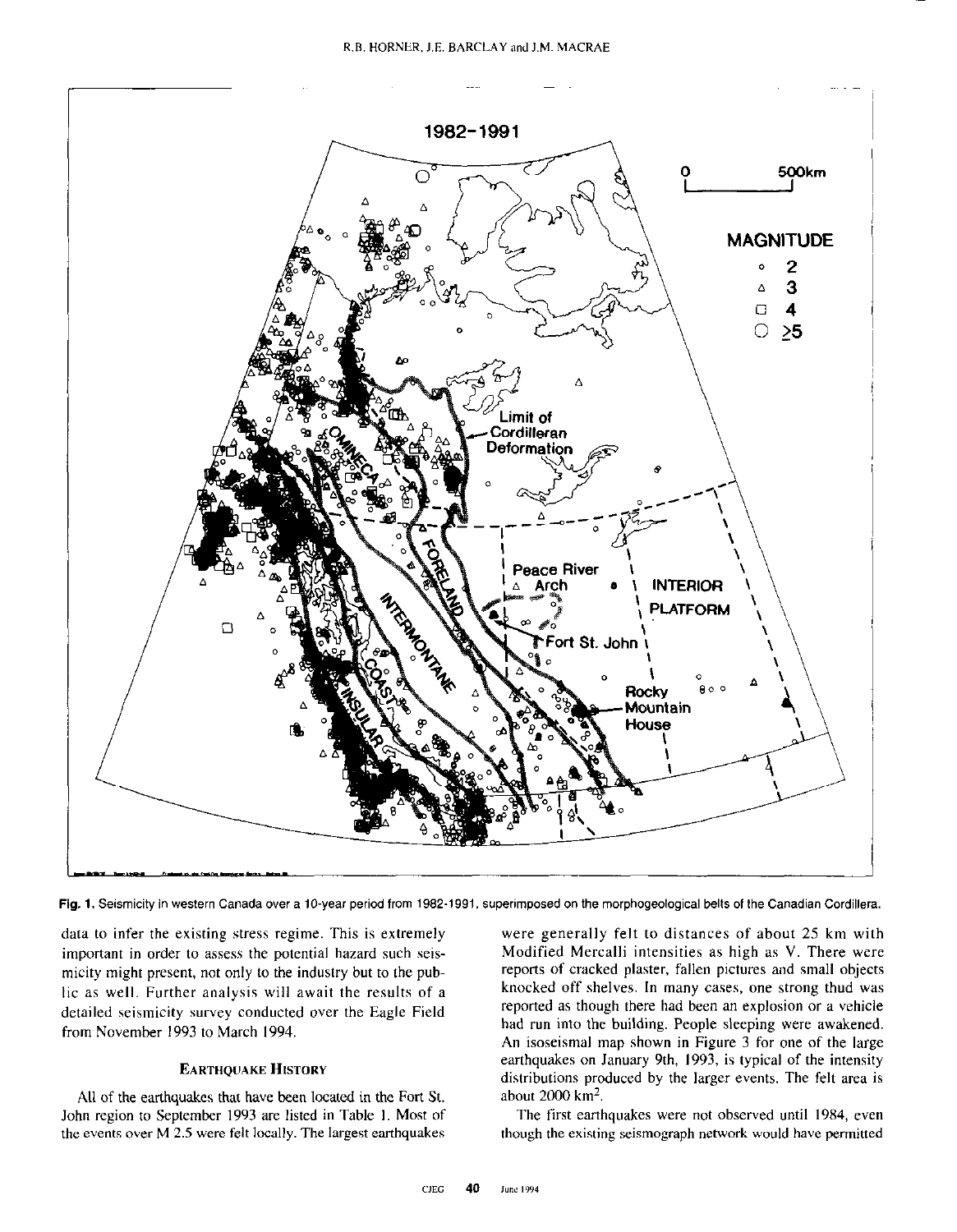

Fig. 2. Epicentres of all earthquakes located in the Fort St. John area in relation to the oil and gas fields. Event numbers refer to Table 1. "F" indicates an epicentre determined during the January-March 1993 field survey (see also Figures 6 and 11). "S" are locations of the temporary seismographs (Table 2). "84" marks the location where the first tremors in 1984 were mainly felt and represents the most accurate epicentre for these events.



Fig. 3. Modified Mercalli intensities produced by the M 3.9 earthquake on January 9th, 1993, at 18:05 UT (event 19 in Figure 2 and Table 1).

the location of events like these. i.e., about M 2.5 and greater, since the mid-1960s (Figure 4). Stations at Fort St. James, Mica Creek, Edmonton and Yellowknife, installed within a few years of each other, dramatically lowered the location threshold from about M 5 that existed in the 1950s. There is no record of moderate or larger events before the 1960s. If they had occurred they would have been felt and reported.

The accuracy of the epicentres shown in Figure 2 (excluding those from the field survey) cannot be considered better than about IO km because of the seismograph distribution (Figure 4) and the relatively low magnitudes. The nearest station to Fort St. John is Bennett Dam, about 100 km to the west; the others are all over 300 km away. Accurate focal depth determinations are also precluded, although the relatively high intensities do suggest a shallow, upper crustal source (e.g., Gendzwill et al., 1982).

Despite the uncertainty associated with the computed epicentres the macroseismic data confirm the general pattern shown in Figure 2 and suggest spatial correlations specifically with the Eagle West and Eagle oil fields. Although the epicentres of the initial sequence in 1984 (events l-5) are scattered outside the Eagle West field in the Stoddart and Stoddert South fields, they were primarily felt on the east side of Charlie Lake near the west boundary of the Eagle West field and probably occurred within a few km of that location. At a residence in 10-85-19W6 ('84' in Figure 2), event 4, only M 2.8, was strong enough to knock ornaments from a shelf and felt like an explosion. Another small unlocated earthquake felt there the next day was not felt by neighbours about 2 km away (M. Smith, pers. comm., 1984). In contrast, the earthquakes in 1992.1993, and perhaps as early as 1986 (event 7). appear to be further east over the Eagle field. This is evident by both the overall IO-IS km eastward shift observed in the computed epicentres (Figure 2) and the intensity distributions determined from interviews conducted in January and February 1993. The isoseismal map shown for event I9 in Figure 3 is typical. In addition. residents on the east side of the Beatton River over the Eagle field reported many smaller felt events not detected by the regional seismograph network. Also, none of the larger earthquakes were felt strongly at North Pine, as would be expected if events 15, 16, 17 and 22 had occurred where they are plotted in Figure 2. In fact, all were felt with higher intensity at Fort St. John (Figure 3) suggesting true epicentres further south, over the Eagle field. As a result the apparent northsouth epicentral trend over the Eagle field and other apparent lineations in Figure 2 cannot be considered real.

An important feature of the earthquake distribution is the clustering in both time and space. Nineteen or 20 of the 24 events in Table I can be grouped into 3 distinct clusters, each having a duration of about I month and apparently constrained to a much smaller area than indicated by the computed epicentres on the basis of macroseismic data discussed above. The first in November-December 1984 (events l-5) was centred near the western boundary of the Eagle West field. Event 6 in March 1985 could very likely have occurred

I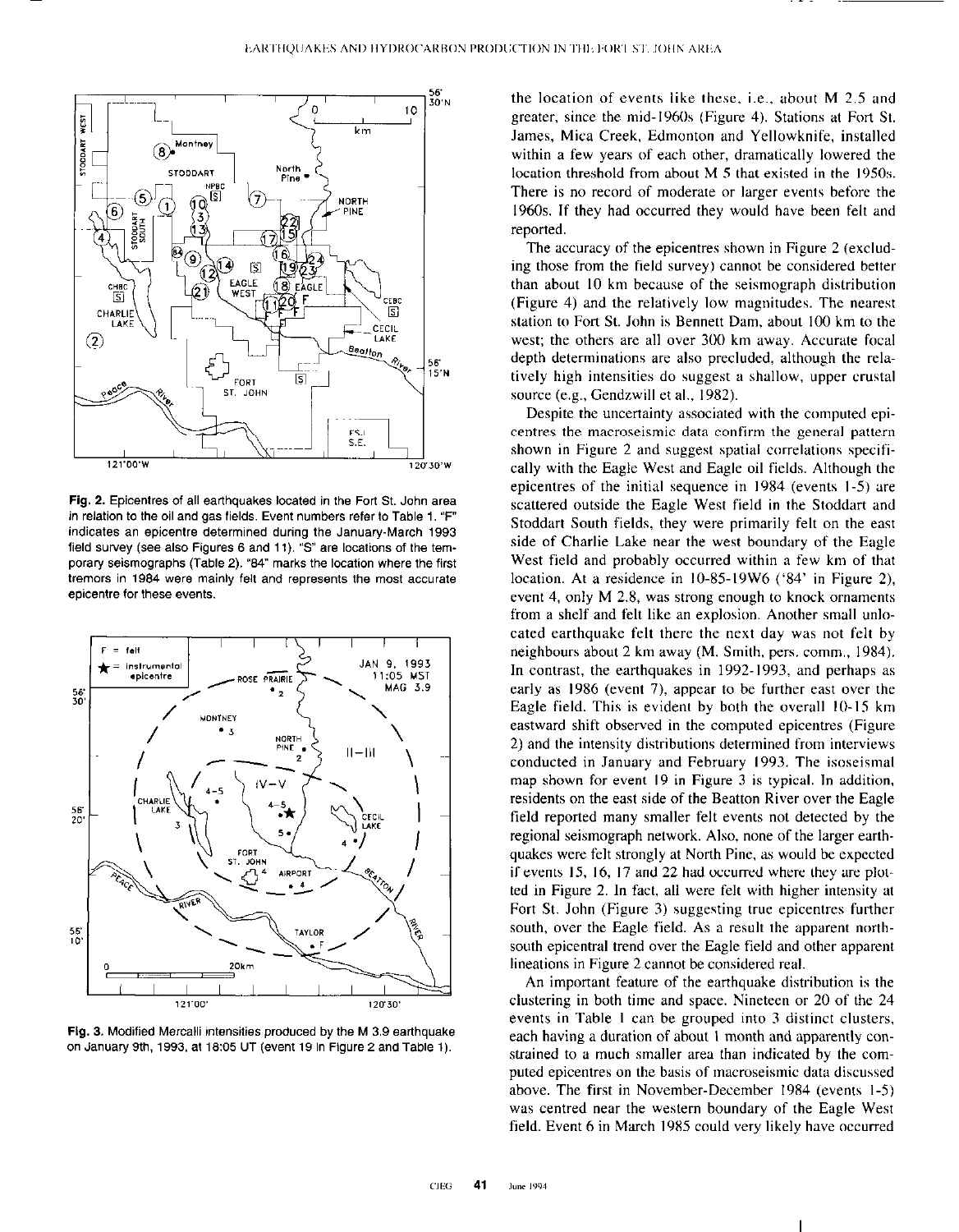| Event<br>No. | Date<br>yy-mm-dd                | Time $(UT)$<br>hh:mm:ss | Lat.<br>Deg N | Long.<br>Deg W | Depth<br>km. | Mag.     | Comments                                                                                                                                                                                                                                                                                                                                                                    |
|--------------|---------------------------------|-------------------------|---------------|----------------|--------------|----------|-----------------------------------------------------------------------------------------------------------------------------------------------------------------------------------------------------------------------------------------------------------------------------------------------------------------------------------------------------------------------------|
| 1.           | 84-11-09                        | 05:30:18                | 56.398        | 120.929        | 5.0G         | 2.6      | Felt at Fort St. John                                                                                                                                                                                                                                                                                                                                                       |
| 2.           | $84 - 11 - 10$                  | 15:34:34                | 56 274        | 121.050        | 5.0G         | 2.2      |                                                                                                                                                                                                                                                                                                                                                                             |
| 3.           | 84-11-26                        | 02:35:52                | 56.391        | 120.878        | 5.0G         | 2.6      | Felt on east side of Charlie Lake.                                                                                                                                                                                                                                                                                                                                          |
| 4.           | 84-12-09                        | 04:17:32                | 56.367        | 121.041        | 5.0G         | 2.8      | Felt (IV-V) on east side of Charlie Lake.                                                                                                                                                                                                                                                                                                                                   |
| 5,           | 84-12-12                        | 12:07:40                | 56.405        | 120.967        | 5.0G         | 2.6      | Felt on east side of Charlie Lake.                                                                                                                                                                                                                                                                                                                                          |
| 6.           | 85-03-13                        | 20:19:36                | 56 394        | 121.017        | 5 0 G        | 2.4      |                                                                                                                                                                                                                                                                                                                                                                             |
| 7.           | 86-02-10                        | 12:09:16                | 56.407        | 120.779        | 5.0G         | 3.1      | Felt at Fort St. John.                                                                                                                                                                                                                                                                                                                                                      |
| 8.           | 87-02-12                        | 12:45:11                | 56.450        | 120.927        | 5.0G         | 2.5      |                                                                                                                                                                                                                                                                                                                                                                             |
| 9.           | 87-11-12                        | 05:30:19                | 56.354        | 120.885        | 5.0G         | 3.0      | Felt in the Fort St. John area.                                                                                                                                                                                                                                                                                                                                             |
| 10.          | 89-01-23                        | 07:35:53                | 56.397        | 120.878        | 5.0G         | 3.1      | Felt in the Fort St. John area.                                                                                                                                                                                                                                                                                                                                             |
| 11.          | 92-01-23                        | 04:44:22                | 56.311        | 120.760        | 5.0G         | 3.2      | Felt in the Fort St. John area.                                                                                                                                                                                                                                                                                                                                             |
| 12.          | 92-01-23                        | 05:52:20                | 56.337        | 120.854        | 5.0G         | 2.6      | Felt in the Fort St. John area.                                                                                                                                                                                                                                                                                                                                             |
| 13.          | 92-02-08                        | 21:51:12                | 56.375        | 120.877        | 5.0G         | 2.5      |                                                                                                                                                                                                                                                                                                                                                                             |
| 14.          | 92-02-09                        | 02:27:18                | 56.343        | 120.837        | 5.0G         | 2.6      |                                                                                                                                                                                                                                                                                                                                                                             |
| 15.          | 92-02-11                        | 10:25:09                | 56.378        | 120.723        | 5.0G         | 3.5      | Largest earthquake to date. Felt strongly (IV) in<br>Fort St. John. Many people awakened. No<br>reports of damage.                                                                                                                                                                                                                                                          |
| 16.          | 92-02-15                        | 07:42:58                | 56.355        | 120.741        | 5.0G         | 3.2      | Felt (IV) in Fort St. John.                                                                                                                                                                                                                                                                                                                                                 |
| 17.          | 92-12-26                        | 20:52:40                | 56.366        | 120.762        | 5.0G         | 4.1      | Largest earthquake to date. Felt strongly (IV-V) in                                                                                                                                                                                                                                                                                                                         |
|              |                                 |                         |               |                |              |          | Fort St. John and area, similar to event 2 weeks<br>later on Jan. 9, 1993. Several small aftershocks<br>in next few days.                                                                                                                                                                                                                                                   |
| 18.          | 93-01-08                        | 08:32:50                | 56 326        | 120.741        | 5.0G         | 2.6      | Not reported felt.                                                                                                                                                                                                                                                                                                                                                          |
| 19.          | 93-01-09                        | 18:05:47                | 56.348        | 120.725        | 5.0G         | 3.9      | Felt strongly (IV-V) just north of Fort St. John; (IV)<br>at Fort St. John; (III-IV) at Cecil Lake and Charlie<br>Lake; (III) at Montney; and (II) at North Pine and<br>Rose Prairie. Also felt at Taylor. Perceptible to<br>distances of about 50 km. About 20 aftershocks<br>observed in the next 5 hours including felt events<br>at 18:41, 19:31 & 21:16. See Figure 3. |
| 20.          | 93-01-09                        | 18:12:13                | 56.310        | 120.730        | 5.0G         | 2.5      | Not reported felt.                                                                                                                                                                                                                                                                                                                                                          |
| 21.          | 93-01-09                        | 18:41:39                | 56.321        | 120.877        | 5.0G         | 2.4      | Felt mildly in the Fort St. John area.                                                                                                                                                                                                                                                                                                                                      |
| 22.          | 93-01-09                        | 19:31:02                | 56 385        | 120.722        | 5.0G         | 3.7      | Felt in the Fort St. John area. Less severe than<br>event 19.                                                                                                                                                                                                                                                                                                               |
| 23.          | 93-01-09                        | 21:16:04                | 56.344        | 120.694        | 5.0G         | 4.0      | Felt strongly in the Fort St. John area. Similar to<br>event 19.                                                                                                                                                                                                                                                                                                            |
| 24.          | 93-01-30                        | 18:03:45                | 56.351        | 120.685        | 5.0G         | 3.5      | Felt in the Fort St. John area.                                                                                                                                                                                                                                                                                                                                             |
| ∽.           | 94-05-22                        | 15:06:48                | 56.30         | 120.75         |              | 4,3      | Felt (IV-V) in the area bounded by Fort St. John,<br>Charlie Lake, North Pine and Cecil Lake. Similar to<br>event 19. Foreshock at 15.02, M 2.8 was also felt.                                                                                                                                                                                                              |
|              | January-March 1993 Field Survey |                         |               |                |              |          |                                                                                                                                                                                                                                                                                                                                                                             |
| 25.          | 93-02-11                        | 09:54:39                | 56 303        | 120.716        | 2.0G         | ا>       |                                                                                                                                                                                                                                                                                                                                                                             |
| 26.          | 93-02-12                        | 13:46:25                | 56 303        | 120.737        | 0.5          | $\leq$ 1 |                                                                                                                                                                                                                                                                                                                                                                             |
| 27.          | 93-02-13                        | 09:43:12                | 56.312        | 120.699        | 4.0          | 1.6      |                                                                                                                                                                                                                                                                                                                                                                             |
| 29.          | 93-03-16                        | 03:03:26                | 56 29 2       | 120.736        | 4.0          | 1.8      |                                                                                                                                                                                                                                                                                                                                                                             |
| 29.          | 93-03-29                        | 06:35:31                | 56.303        | 120.753        | 0.0          | 1.3      |                                                                                                                                                                                                                                                                                                                                                                             |

Table 1. Earthquakes located in the Fort St. John area to September 1993. Also included are preliminary details of the May 1994 event.

Regional solutions (1-24) are not accurate to much better than 10 km and there is no control on focal depth. Field survey epicentres are accurate to better than 2 km, focal depths to 3-4 km.

at this location as well. The second and third clusters in January-February 1992 and December 1992-January 1993 (events 11-16 and 17-24, respectively) are centred over or very near the Eagle field. This distribution suggests a causal relationship, i.e., the earthquakes within each cluster are not independent events but are related to a common strain release episode, much like a main shock-aftershock sequence.

The seismicity over or near the Eagle field has also been the most intense and includes all of the larger earthquakes, M 3.5 and greater. This activity has continued with probably the largest earthquake to date occurring on May 22nd, 1994 at 15:06 UT. The preliminary magnitude is 4.3 and the epicentre appears to be in the same area as those in January 1993. The felt area is at least as large as that shown in Figure 3 with similar intensities.

Until the May 1994 earthquake occurred, an intriguing feature of the temporal distribution was the apparant confinement to the winter months. All of the larger earthquakes had occurred between November and March (Figure 5). This is now probably not significant, particularly if these events are related to only a few episodes of strain release.

## **JANUARY-MARCH 1993 SEISMICITY SURVEY**

Following the January 9th, 1993 earthquakes, two seismographs were deployed in the epicentral region to improve monitoring of any low-level seismicity. In February a third seismograph was installed along with two portable instruments. Sites are shown in Figure 2; coordinates and operating times are listed in Table 2. About a dozen small earthquakes,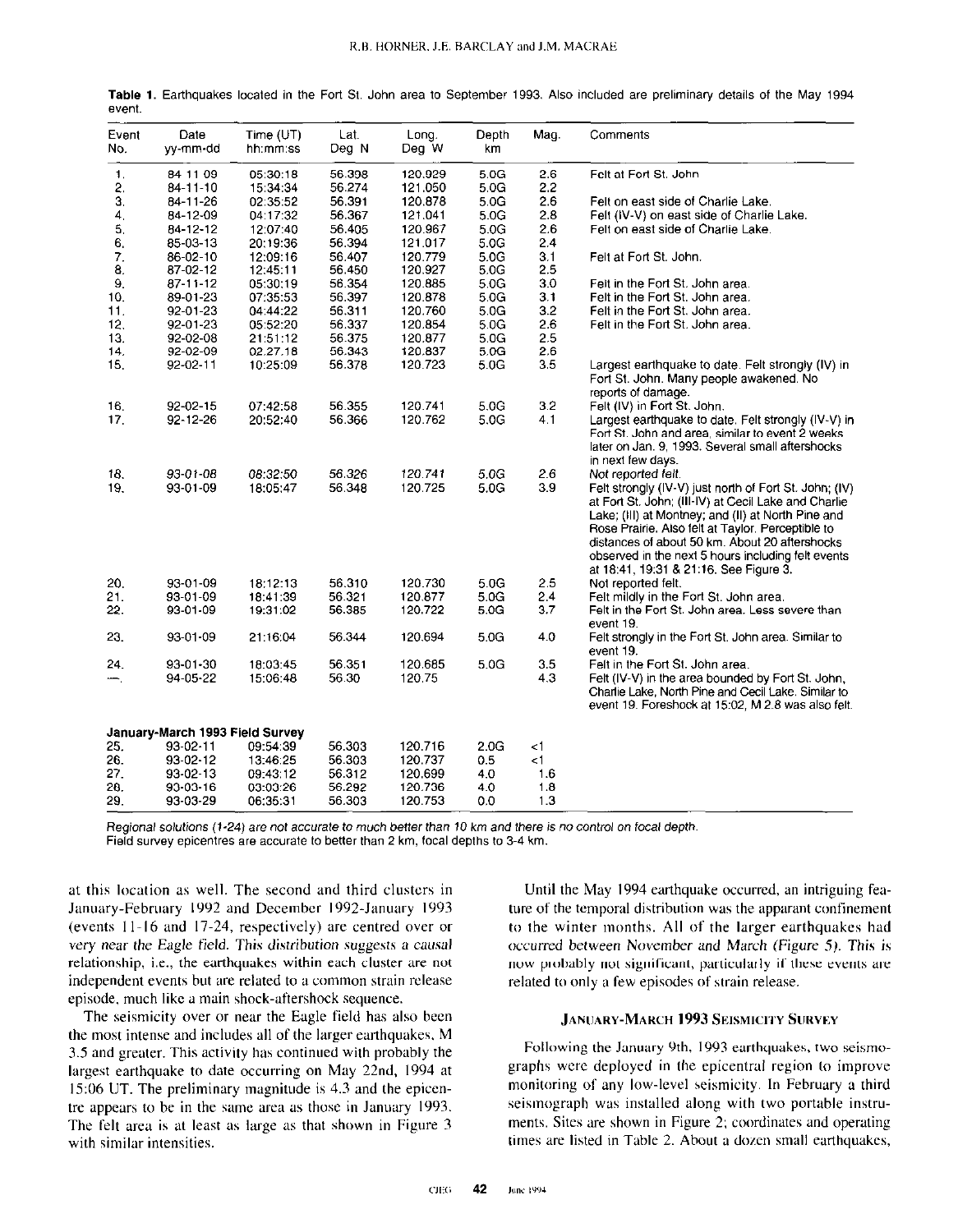

Fig. 4. The current distribution of seismograph stations in western Canada, showing the operating periods of those closest to Fort St. John.



Fig. 6. The monthly distribution of earthquakes, M 2 and greater (Table I), located near Forl St. John. Included is the M 4.3 event on May 22nd, 1994.

as well as the M 3.5 event on January 30th, were detected up to the end of March 1993. Five of these events were recorded on at least three of the seismographs and could he located. The hypocentres (Table 1) are considered accurate to better than 2 km horizontally and 3-4 km vertically. For this study we used a velocity model from a regional refraction survey (Zelt and Ellis, 1989). The seismograph distribution and analogue data precluded a more refined model.

The epicentres all lie in the Eagle oil field (Figures 2 and 6) at depths of less than about  $5 \text{ km}$  in what appears to be a somewhat ENE-WSW elongated zone, about 5 km in length. This distribution is also supported by the variation in <sup>P</sup> arrival time differences observed at CHBC and CEBC for a number of common events (Figure 7). The 1.1 second variation would translate to a horizontal distance of about 5 km assuming a  $P$  velocity of 5 km/sec. This zone is also very likely where the larger events in January occurred and supports the eastward shift discussed earlier. It is also important to note that there were no events located outside of the Eagle field. This seismograph network would have permitted location



Fig. 6. Epicentres determined during the January-March 1993 survey (Table 1) superimposed on a structure map on the top of the Selloy Formation, also showing some of the inferred faults and the outline of the Eagle West and Eagle oil units (note that the unit boundaries are different from the field boundaries shown in Figure 2). Contours are metres below sea level. These epicentres are considered accurate to better than 2 km. Seismograph locations are shown in Figure 2.

I

| <b>Table 2.</b> Operating parameters for the Fort St. John seismographs during the January-March |  |
|--------------------------------------------------------------------------------------------------|--|
| 1993 seismicity survey. See Figure 2 for station locations.                                      |  |

| <b>Station Name</b> | Code             | Lat<br>N | Long<br>w | Elev<br>m | Opened/Closed<br>1993 | Paper Speed<br>mm/min |
|---------------------|------------------|----------|-----------|-----------|-----------------------|-----------------------|
|                     |                  |          |           |           |                       |                       |
| Charlie Lake        | CHBC             | 56.3146  | 121.0078  | 790       | Jan 14 - Apr 1        | 60                    |
| Cecil Lake          | <b>CEBC</b>      | 56.3006  | 120.5501  | 720       | Jan 15 - Apr 1        | 60                    |
| North Pine          | <b>NPBC</b>      | 56.4071  | 120.8473  | 750       | Feb 9 - Apr 1         | 60                    |
| Airport             | FSB <sub>1</sub> | 56.2391  | 120.7074  | 695       | Feb 9 - Feb 12        | 120                   |
| Pineview            | FSB <sub>2</sub> | 56.3412  | 120.7823  | 670       | Feb 9 - Feb 12        | 120                   |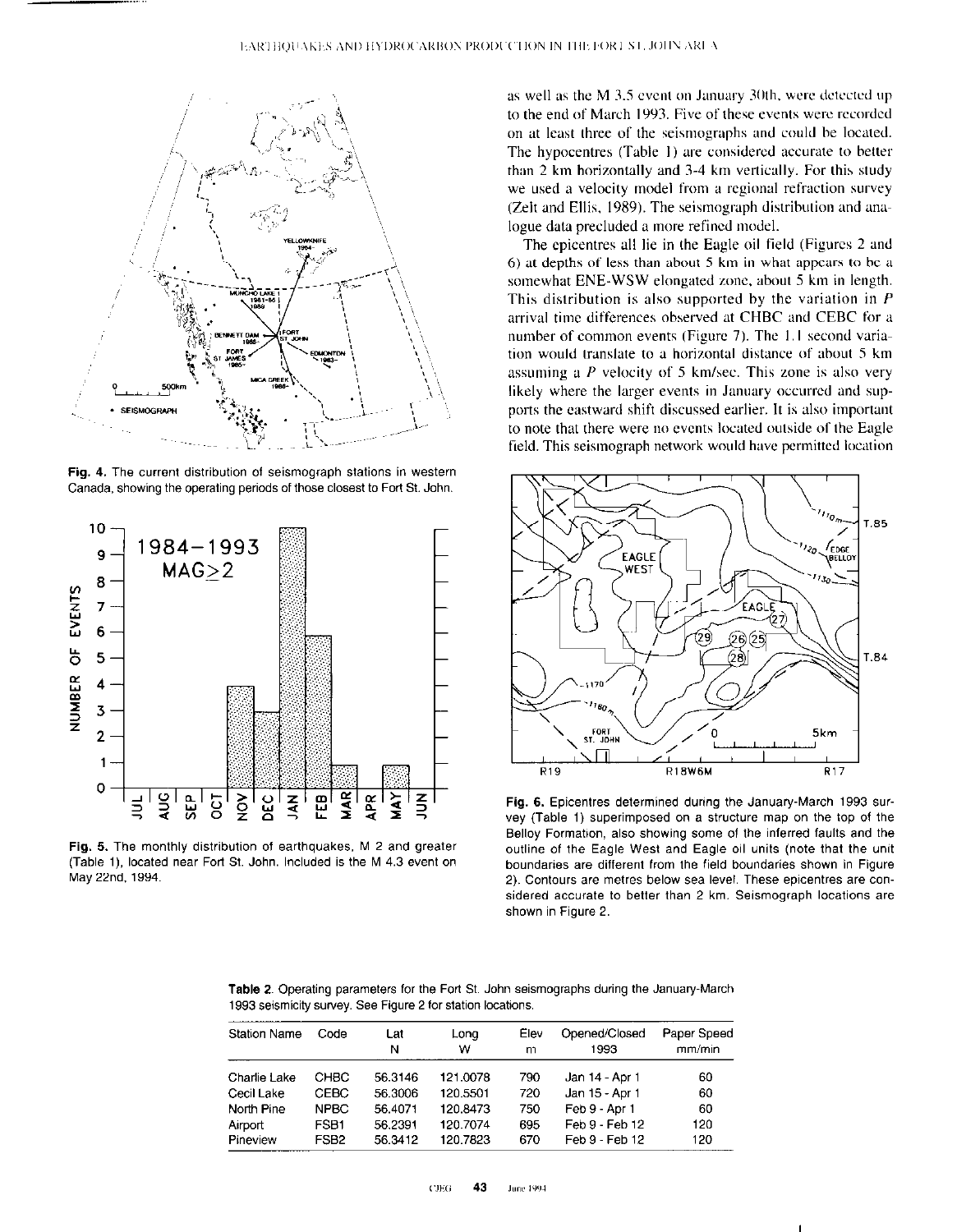

Fig. 7. Differences in P arrival times at CHBC and CEBC for 11 earthquakes recorded by both seismographs. See Figure 2 for station locations and Table 1 and Figure 6 for event numbers.

of similar magnitude events in the Eagle West, Stoddart, Fort St. John, Cecil Lake or North Pine fields-had they occurred during this period.

### GEOLOGICAL SETTING

This seismicity occurs in an area of the Western Canada Sedimentary Basin known as the Peace River Arch. The "Arch" is a Precambrian granitic basement-cored regional crustal structure covered with Proterozoic and Phanerozoic strata that display thickness and facies variations as a result of its tectonic activity. This cratonic arch is located near the western margin of the Basin and is oriented NE-SW, perpendicular to the depositional strike of the Basin (Figure I). It has been tectonically active, although relatively stationary geographically, since the Proterozoic and perhaps earlier with a Proterozoic to Devonian uplift phase (Peace River Arch), a Carboniferous to Triassic downwarp phase (Peace River Emhayment) and a Jurassic to Recent regional suhsidence phase with some subtle uplift (Table 3). Numerous smaller episodic movements have also occurred during these three tectonic phases along numerous high-angle hasementrooted faults within two NW- and SE-trending orthogonal sets. These faults were continually active and appear to have absorbed the large-scale movements of the structure (Sikahonyi, 1957; Sikahonyi and Rodgers, 1959).

Since the first well was drilled in the Arch area in 1949 (deMille, 1958), a variety of structural and structural-stratigraphic traps related to the active tectonic history have been investigated. Prolific oil and gas fields have been found, such as Normandville (Devonian), Dunvegan (Carhoniferous), Eagle (Permian), Boundary Lake (Triassic) and Elmworth (Cretaceous), yet despite over 40 years of exploration and research in this area, researchers have not been able to singularly explain the origin(s) of the Arch and its several phases (e.g., O'Connell et al., 1990).

The Eagle, Eagle West and nearby Stoddart and Cecil fields (Figure 2) occur in one of the more tectonically active areas in late Paleozoic time. They are situated near the crest of the Proterozoic Arch and the north rim of the Carboniferous graben on the eastern flank of the Monias High, a north- and northwest-trending Cretaceous-Tertiary anticlinal fold which is an inversion structure imprinted on the downwarped Carboniferous-Permian graben (David G. Smith, pers. comm., 1990; Barclay et al., 1990). The main

producing oil and gas reservoirs lie at depths (below surface) of about 2 km within the NW-trending shoreline-related deposits of the mainly Permian Belloy Formation. The Belloy consists of interspersed sandstone and carbonate units that were deposited on an elevated shallow marine shelf on the northern rim of the graben during its Peace River Embayment downwarp phase (Barclay et al., 1990; Leggett et al., 1993). During Permian time. while the grahen was in its decaying phase and suhbidence and block faulting was reduced compared to Carboniferous time, the northern rim appears to have persisted and was affected by significant continued faulting compared to other areas (e.g., Barclay et al., 1990, their figures 8b, c). Fault displacements were in the order of 30 m and may have been up to IS0 m in some regions.

#### PRODUCTION HISTORY

Petroleum and natural gas exploration and production have played an important role in the economic activity of northeastern British Columbia since the early 1950s. Significant gas discoveries in the Belloy Formation were made near the city of Fort St. John at the Fort St. John field in 1952 and 1953 (Figure 2). at the Fort St. John Southeast field in 1952, at the Stoddart field in 1957 and at the Stoddart West field in 1963. Significant Belloy oil discoveries were made in 1970 at the Stoddert West field, in 1972 at the Eagle field and in 1976 at Eagle West field.

The Belloy gas pools have produced in excess of 75% of their hydrocarbon resource originally in place. No pressure maintenance projects have been put into place in there pools and, as a result, average reservoir pool pressures have declined to 25% or less of their original pressure. The Stoddart West. Eagle and Eagle West Belloy oil pools were initially produced by solution gas drive  $-$  the primary expansion of the crude oil and dissolved solution gas in response to a controlled pressure release at the surface. This type of depletion mechanism is inefficient, so pressure maintenance by water injection was introduced into Eagle West in 1980, into Eagle in 1985 and into Stoddart West in 1991 to enhance the producing rate and oil recovery. In contrast to the gas pools, original reservoir pressures were not allowed to drop more than 50% before waterflooding was introduced. Since then pressures have been maintained or increased slightly from those that existed prior to the start of the flood.

Cumulative voidage (the total volume of fluid extracted minus that injected) taken from the two Eagle pools where the earthquakes appear to have occurred is shown in Figure 8 along with the earthquake history from Table 1. No direct correlation is noticeable, other than that the earthquakes start when approximately  $1.7 \times 10^6$  m<sup>3</sup> of fluids or  $4.4\%$  of the hydrocarbon pore volume had been removed from these reservoirs. Waterflood start-up times are also indicated. At Eagle West there was a 4-year interval before the first earthquakes were observed. At Eagle the interval was 6 years if, in fact, the 1992 events were the first at that field. The 1986-1989 earthquakes (events  $7-10$ ) are not well located and the available macroseismic data are not sufficient to resolve which group they might belong to. It is also evident that earthquake frequency and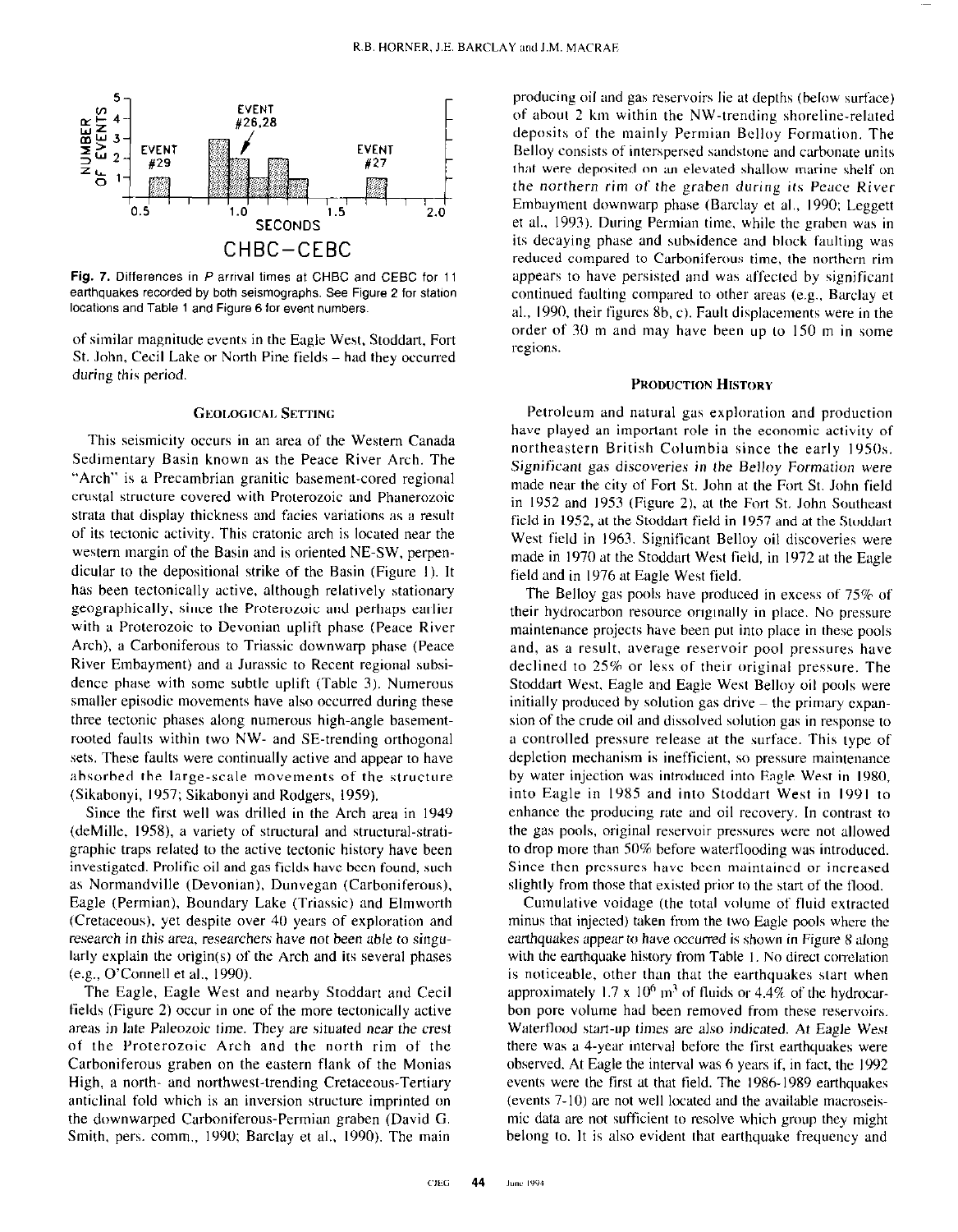Table 3. Peace River Arch/Embayment history.

| Time                 | Geometry                                           | Description                                                                                                                                                                                                                                   |
|----------------------|----------------------------------------------------|-----------------------------------------------------------------------------------------------------------------------------------------------------------------------------------------------------------------------------------------------|
| <b>ARCHEAN</b>       | ?                                                  | Basement terranes & crust & mantle structures crosscut later "Arch" trends.                                                                                                                                                                   |
| <b>PROTEROZOIC</b>   | <b>ARCH</b>                                        | Truncated Upper Proterozoic strata in outcrop.                                                                                                                                                                                                |
| <b>CAMBRIAN</b>      | <b>ARCH</b>                                        | Shallow water deposits; Middle, Upper Cambrian missing.                                                                                                                                                                                       |
| <b>ORDOVICIAN</b>    | ARCH?                                              | No sediments in region.                                                                                                                                                                                                                       |
| <b>SILURIAN</b>      | ARCH?                                              | No sediments in region.                                                                                                                                                                                                                       |
| <b>DEVONIAN</b>      | <b>ARCH</b>                                        | Basement emergent & fringed by reefs, sands. Terrestrial arkoses on crest<br>areas. Progressive transgressive onlap throughout. 600 m total relief on Arch.<br>Active NW & NE basement-rooted high-angle faults.                              |
| <b>CARBONIFEROUS</b> | <b>EMBAYMENT &amp; GRABEN</b>                      | Old Arch blanketed by carbonates throughout embayment & graben. "Peace<br>River Embayment" developed as broad NW-SE downwarp. Later, embayment<br>shrunk to central, clastic-filled E-W graben. Old NW & NE faults very active in<br>graben.  |
| <b>PERMIAN</b>       | <b>EMBAYMENT</b>                                   | Sands & dolostones deposited throughout Peace River Embayment downwarp.<br>Graben filled & less active. NW-SE faults locally active, e.g., in Eagle field<br>area. Eagle fields in shoreline deposits.                                        |
| <b>TRIASSIC</b>      | <b>EMBAYMENT</b>                                   | Return to broad Peace River Embayment downwarp.<br>Clastic-carbonate-evaporite deposits. NW-SE faults active with reduced<br>throws.                                                                                                          |
| <b>JURASSIC</b>      | <b>REGIONAL SUBSIDENCE</b><br>& SOME UPLIFT        | Subtle extra subsidence more than rest of Western Canada Basin (Columbian<br>foredeep). Middle Jurassic absent indicating uplift. Then westerly-derived<br>mud and sand starting in Upper Jurassic.                                           |
| <b>CRETACEOUS</b>    | <b>SUBSIDENCE &amp; DRAPE</b><br><b>STRUCTURES</b> | Episodic extra foredeep subsidence. Drape folding & fracturing over old Arch<br>& graben, reefs and faults.                                                                                                                                   |
| CENOZOIC             | <b>SUBTLE ARCH</b>                                 | Laramide deformation inducing subtle uplift, persists into present. Tertiary<br>removed from here & most of western Canada, Arch activity thus unclear.<br>Recent earthquakes, Eagle field, production-induced rejuvenation of old<br>faults? |

Compiled from deMille, 1958; Lavoie, 1958; Williams, 1958; Pugh, 1973; Porter et al., 1982; Cant, 1988; Ross and Stephenson, 1989; Stephenson et al.. 1969: Zelt. 1969: Barclav et al.. 1990: Hart and Plint. 1990; Leckie et al., 1990; McMechan. 1990; Norford, 1990; O'Connell and Bell, 1990; O'Connell et al., 1990; Poulton et al., 1990; Ross, 1990.



Fig. 6. Combined cumulative reservoir voidage for the Eagle West and Eaale units from Januarv 1977 to March 1993. in relation to the observed seismicity. Most earthquakes about M 2.5 and greater could have been located by the existing seismograph network (Figure 4) since the mid-1960s. A-A' and B-B' indicate the commencement of enhanced recovery operations by water injection and the earthquakes possibly located in the Eagle West and Eagle fields, respectively. Earthquakes at the Eagle field may have begun as early as 1986. The attained near the end of 1988 and have been maintained

magnitude are higher at the Eagle field. All of the M 3.5 and larger events have occurred there since 1992.

Figure 9 shows oil, gas and water volumes produced from the Eagle West and Eagle pools from January 1977 to March 1993. Peak oil production of about  $40\,000\,\mathrm{m}^3/\mathrm{month}$ , reached in the early 1980s in Eagle West, started to decline about 1987 and by the beginning of 1993 was d own to about 12 000 m?. In Eagle, peak oil production of about I2 000 m<sup>3</sup>/month was not reached until 1986. In both Eagle West and Eagle the earthquakes lagged peak production periods. The seasonal variation exhibited by the earthquakes (Figure 5) is not evident in the production rates.

Figure IO shows average monthly injection rates and average wellhead injection pressures over the same period as Figure 9. At Eagle West there was an increase in average surface injection pressure from about 20 MPa to 23 MPa in 1984, just before the first earthquakes were ohserved. Injection pressures were reduced in 1987 and appear to he reflected by a coincident decline in seismicity. At Eagle, slightly higher injection pressures of about 25 MPa were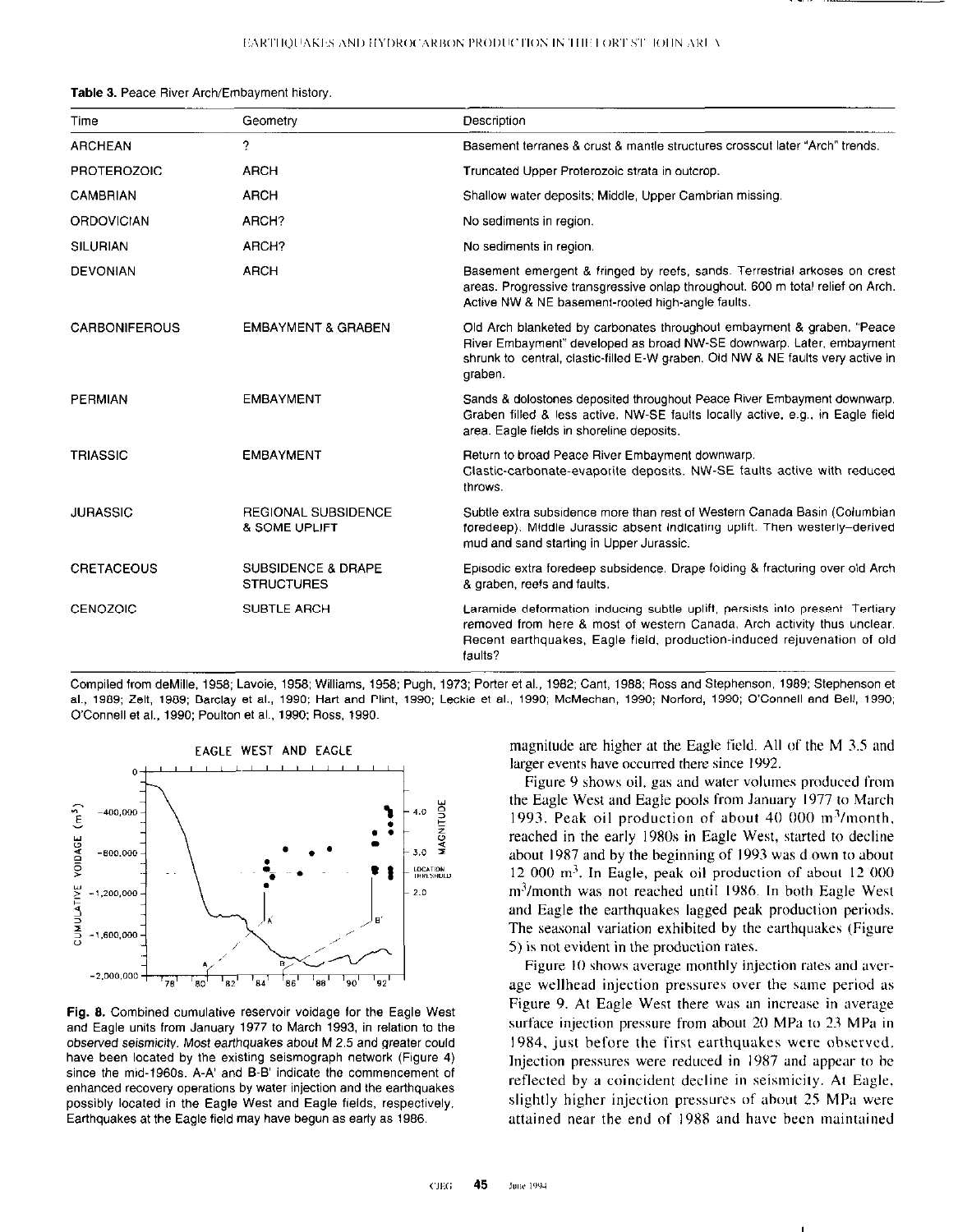

Fig. 9. Monthly oil, gas and water volumes produced from the Eagle West and Eagle units from January 1977 to March 1993. Note the scale differences. The times and number of earthquake occurrences are marked.

since. Again, there is no evident seasonal variation in pressure, nor is there the same apparent direct correlation between seismicity and increased injection pressure observed in Engle West.

Also included in Figure IO is an approximate estimate of voidage replacement. Voidage replacement ratio (VRR) is the ratio of monthly fluid volumes injected at reservoir temperature and pressure divided by the total fluids produced. A ratio of one indicates that replacement equals withdrawals. In contrast to Eagle West where VRR was maintained near I, VRR at Eagle was only about 0.5 except for a Z-year period from 19X8 to 1989 when it was I or slightly higher. During this time there was only one earthquake.

### DISCUSSION

Although a detailed analysis is precluded by the relatively poor location accuracy of the larger magnitude events and the absence of any mechanism solutions, there do appear to be spatial and temporal correlations between the earthquakes and oil production in the Eagle West and Eagle fields. Fluid injection in particular must be considered as a possible



Fig. 10. Monthly water volumes injected, average monthly injection pressures and voidage replacement ratios in the Eagle West and Eagle units from January 1977 to March 1993. Note the scale differences. The times and number of earthquake occurrences are marked.

cause. The surface injection pressures of about 25 MPa are much higher than injection pressures in other oil fields that have been demonstrated to induce seismicity (e.g., Davis and Frohlich, 1993) and the earthquakes located during the January-March 1993 field survey all lie within about O-4 km of both injection and production wells (Figure I I). taking into account epicentral uncertainty of I-2 km. Focal depths are less accurate but are consistent with injection depths of about 2 km.

Earthquakes induced by fluid injection are usually explained by the theory of effective stress (Hubbert and Ruby. 1959). Increasing fluid (pore) pressure will reduce the frictional resistance to fracture by decreasing the effective normal stress across the fault plane according to the equation (e.g., Davis and Pennington. 1989):

$$
\tau_{\text{crit}} = \tau_0 + \mu_f (\sigma_n - p),
$$

where  $\tau_{\text{crit}}$  is the critical shear stress needed to cause slip on a fault,  $\tau_0$  is the inherent shear strength of the rock.  $\sigma_n$  is the normal stress across the fault,  $p$  is the pore pressure and  $\mu_r$  is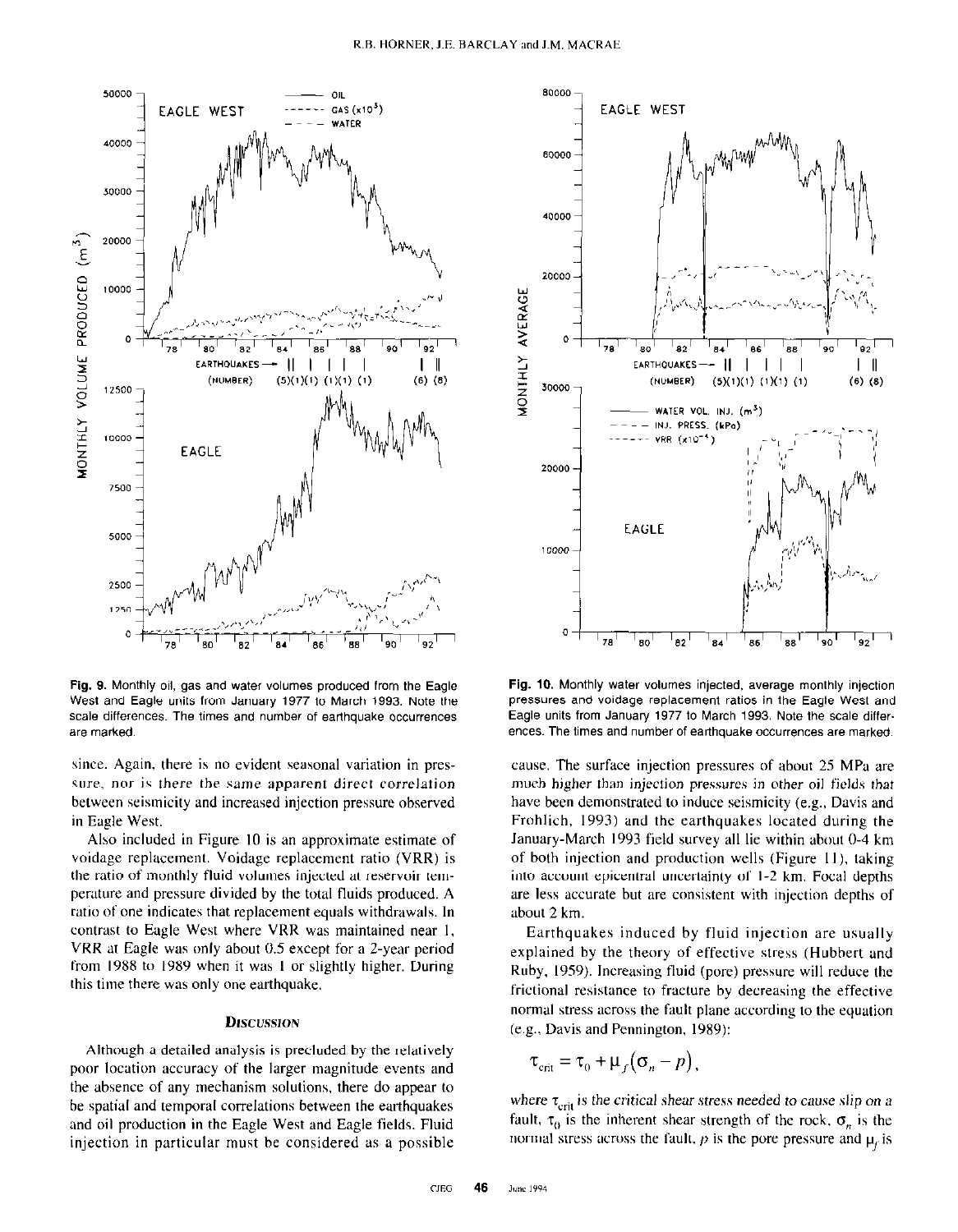

Fig. 11. Distribution of well-determined field epicentres (Table 1) in relation to production and injection wells in the Eagle field

the coefficient of friction. In Figure 12, Mohr circles are used to illustrate the inferred state of stress at the bottom of injection wells in the Eagle field and for comparison at Rangely, Colorado, where seismicity was clearly related to fluid injection (Raleigh et al., 1972). At Rangely, surface injection pressures above about 6.5 MPa combined with hydrostatic pressures of about 19 MPa were sufficient to exceed the Mohr-Coulomb failure criterion and induce earthquakes. These ranged in magnitude up to M 3.5 and occurred at depths of about  $1.8-3.7$  km.

In situ stress magnitudes in the Fort St. John area can be inferred from hydraulic fracturing data in the Eagle and Stoddart fields (Table 4). Instantaneous shut-in pressure (ISIP) in three different formations at depths of l-2 km yield estimates for the minimum compressive horizontal stress,  $S_{Hmin}$ , (Haimson and Fairhurst, 1970) that are an average of about 3 MPa higher than corresponding vertical stress values,  $S_V$ , calculated assuming a lithostatic gradient of 25 kPe/m (Figure 13). No direct measurements of the larger horizontal compressive stress  $(S_{Hmax})$  are available but Kry and Gronseth (1983) calculate  $S_{Hmax}$ :  $S_{Hmin}$  ratios of 1.3-1.6:1.0 in the Peace River Arch area (see also Bell and McCallum, 1990). At injection depths of about 1900 m. assuming a lower  $S_{Hmax}:S_{Hmin}$  ratio of 1.3:1.0, we obtain

$$
\sigma_1 = S_{\text{Hmax}} = 65.0 \text{ MPa}
$$
  
> 
$$
\sigma_2 = S_{\text{Hmin}} = 50.0 \text{ MPa}
$$
  
> 
$$
\sigma_3 = S_{\text{V}} = 47.5 \text{ MPa}
$$



Fig. 12. Mohr circle diagrams showing the inferred stress conditions at the bottom of injection wells at Rangely, Colorado (Raleigh et al., 1972) and at the Eagle field near Fort St. John. B.C. (Table 4 and Figure 13).  $\sigma_1$  and  $\sigma_2$  are maximum and minimum principal stresses, respectively.  $\sigma_1$ ' and  $\sigma_3$ ' are effective stresses indicating the combined influence of hydrostatic and surface injection pressure. Portions of the circle to the left of the Mohr-Coulomb failure line indicate pressures are more than sufficient to induce movement on favourably oriented preexisting faults with zero strength. The failure criterion for Fort St. John is not known so two lines are plotted to indicate a possible range.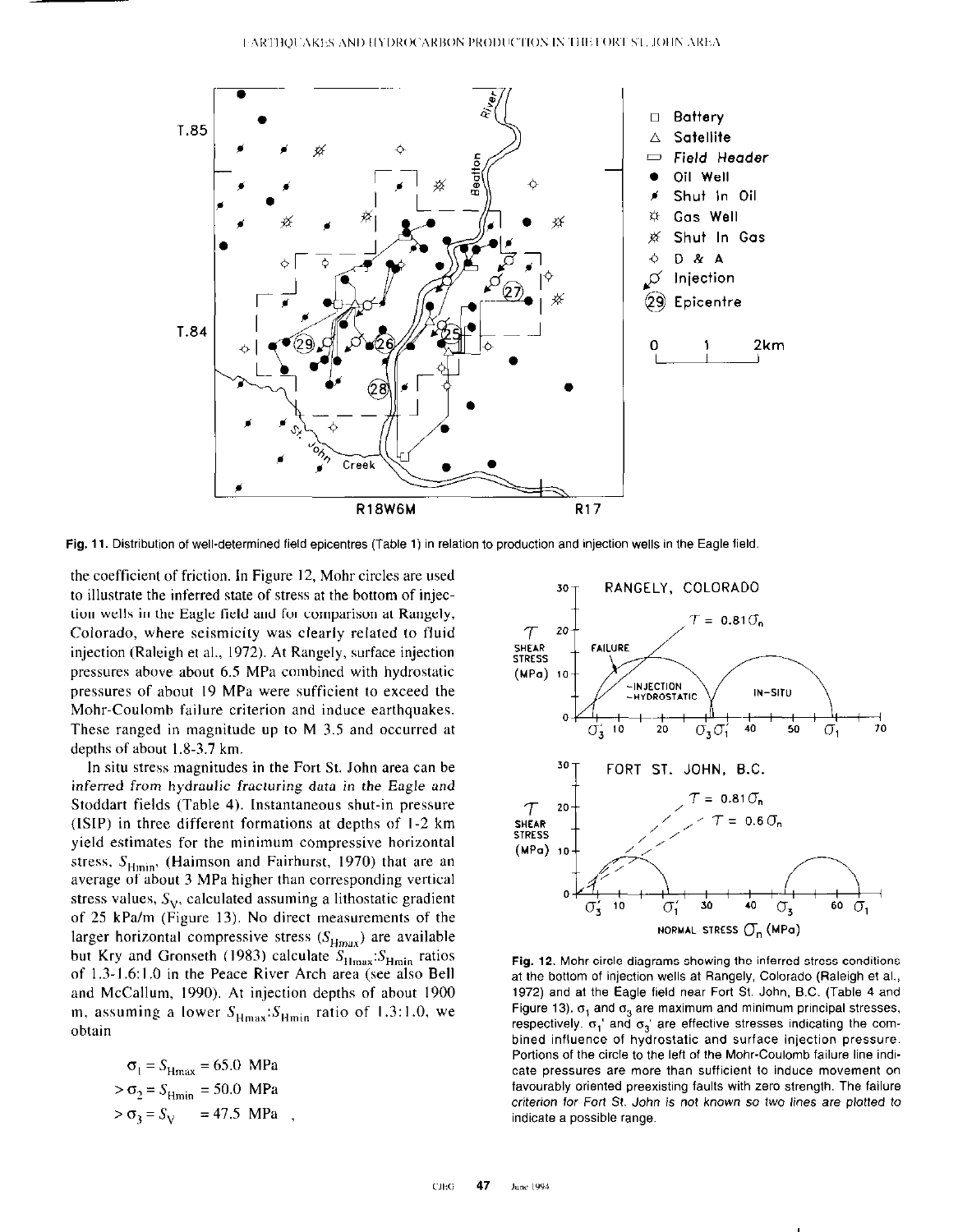where  $\sigma_1$ ,  $\sigma_2$  and  $\sigma_3$  are the maximum, intermediate and minimum principal stresses, respectively. These values indicate a compressive stress regime where thrust and/or strikeslip faulting would be expected (since  $\sigma_2$  and  $\sigma_3$  have similar magnitudes).

The Eagle surface injection pressure of 25 MPa and a hydrostatic pressure of about 18.6 MPa are both subtracted from the maximum and minimum principal stresses in Figure 12. Since the failure criterion is not known for this case, two failure lines are plotted to indicate a possible range and illustrate the effect of different coefficients of friction. The resulting Mohr circle lies to the left of both lines. If a larger  $S_{\text{Hmax}}$ : $S_{\text{Hmin}}$  ratio had been used both failure criteria would have been exceeded by an even larger degree. On the other hand, friction losses that would lower bottom-hole pressures by about 0.5 MPa have been ignored. Nonetheless, it does appear that injection pressures at the Eagle field could be sufficient to promote failure on favourably oriented preexisting faults.

Waterflooding was initiated on the west side of the Beatton River in 1985 and extended east of the Beatton River in 1986 (Figure 11). The delay of up to 4-6 years after injection was initiated and before earthquakes were observed might be related to the time it takes for pressures away from the injection wells to increase to levels that could initiate movement on preexisting faults. There is abundant evidence for faults in this region of the Peace River Arch (such as displacements seen on seismic sections and displucements seen on thickness, structure and facies maps of stratigraphic units: see Cant, 1988; Barclay et al., 1990; O'Connell et al., 1990;



Fig. 13. Minimum horizontal compressive stress values,  $S_{H_{min}}$ , from hydraulic fracturing data in the Eagle-Stoddart area of Fort St. John (Table 4).  $S_{H_{\text{HMM}}}$  values are an average of about 3 MPa higher than comparable lithostatic pressures. Also indicated is Eagle injection pressure of 25 MPa at a depth of about 1900 m.

Table 4. Minimum compressive horizontal stress  $(S_{Hmn})$  from hydraulic fracturing data in the Eagle-Stoddart area of Fort St. John. ISIP is instantaneous shut-in pressure at the surface. Pressure gradients of the fluids used for hydraulic fracturing range from about 7.8. 10.0 kPa/m. Ignored are friction losses that would lower  $S_{Hmn}$  values by about 0.5 MPa.

| Well Location   | Formation | Depth<br>m | ISIP<br>MPa | <b>Static Pressure</b><br>MPa | $S_{\text{Hmin}}$<br>MPa |
|-----------------|-----------|------------|-------------|-------------------------------|--------------------------|
| 05-26-84-18W6M  | Gething   | -946       | 21.2        | 7.4                           | 28.6                     |
| 10-22-84-18 V6M | Gethino   | $-973$     | 19.5        | 7.6                           | 27.1                     |
| 12-04-86-20W6M  | Doia      | $-1601$    | 27.2        | 16.0                          | 43.2                     |
| 06-04-86-20W6M  | Doig      | $-1608$    | 27.9        | 12.5                          | 40.4                     |
| 02-36-84-18W6M  | Belloy    | $-1873$    | 34.0        | 14.7                          | 48.7                     |
| 14-19-85-19W6M  | Bellov    | $-1940$    | 34.0        | 19.0                          | 53.0                     |
| 15-35-85-20W6M  | Bellov    | $-1940$    | 36.0        | 15.2                          | 51.2                     |

and others listed in Table 3) and the Eagle field itself is dissected by small NE- and NW-trending normal faults (Leggett et al., 1993).

Davis and Frohlich (1993) developed a criterion to assess whether injection is likely to have induced the ohserved seismicity. They pose seven questions based on the historical earthquake record, temporal and spatial correlations and injection practices and state "that in every case we studied where five or more of the questions had "yes" answers. most professional seismologists would conclude that injection induced the earthquake sequence". Their questions are:

- I. Are these events the first known earthquakes of this character in the region?
- 2. Is there a clear temporal correlation between injection and seismicity?
- 3. Are epicentres within 5 km of injection wells?
- 4. Do some earthquakes occur at or near injection depths?
- 5. If not, are there known geologic structures that may channel flow to the sites of eanhquakes?
- 6. Are changes in tluid pressure at well bottoms sufficient to encourage seismicity?
- 7. Are changes in tluid pressure at hypocentral locations sufficient to encourage seismicity?

In this study we can address the first six questions and would answer "yes" or "apparently yes" to all of them.

It is difficult to evaluate the possible influence of other factors with available data. Pool depletion does not appear to be as significant as high-pressure tluid injection. If the large volumes of gas that have heen produced from nearby gas pools have had no precipitating effects for earthquakes it is unlikely that the relatively small amount of unreplaced voidnge in the Eagle pools would have an effect either.

### **CONCLUSIONS**

There are several observations that point to a correlation between earthquakes and oil production in the Fort St. John area.

1. These earthquakes occurred in a region of typically very low-level seismicity.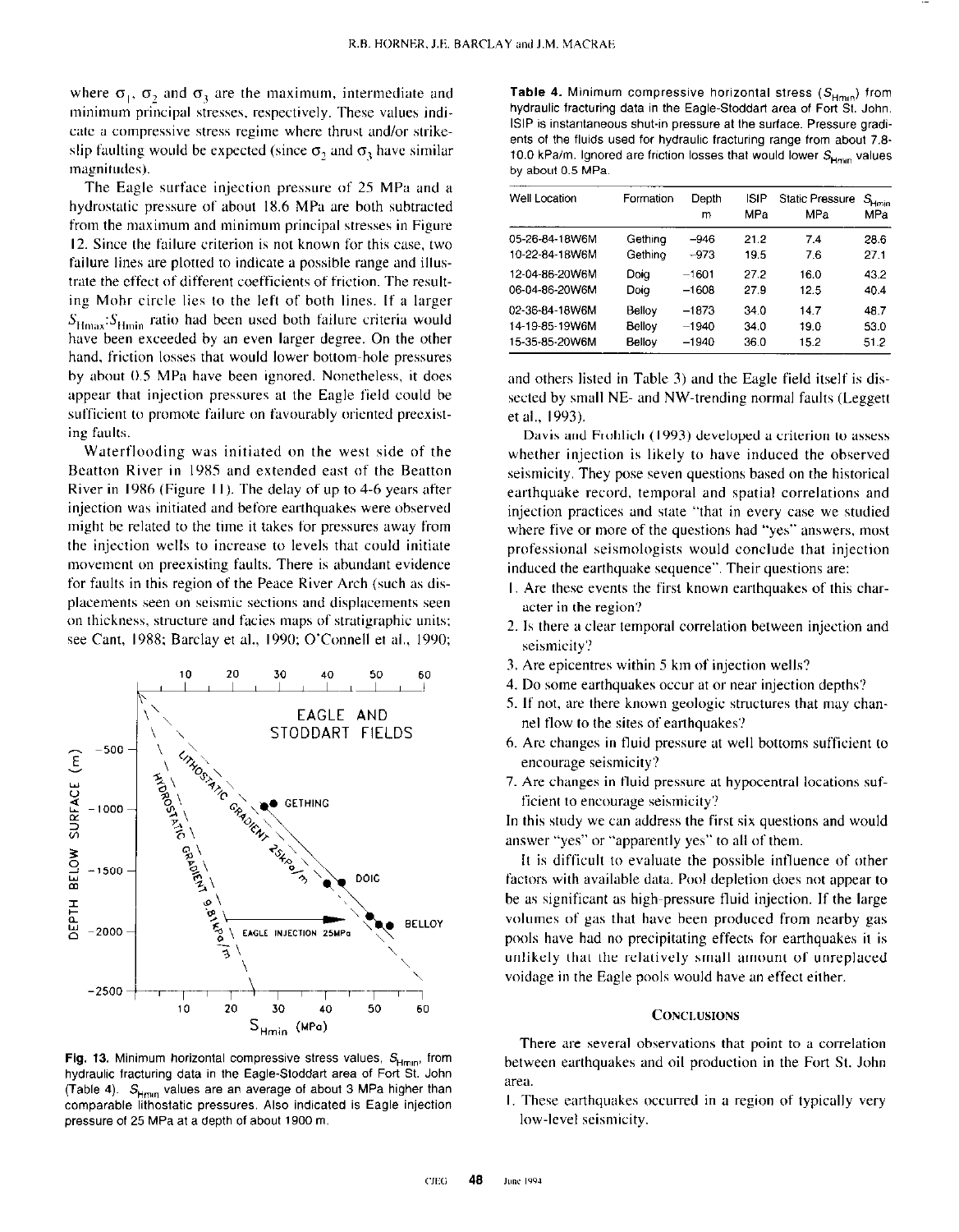- 2. The majority of the larger earthquakes are grouped into three distinct clusters, each with a duration of about one month and located over or very near to the Eagle West or Eagle oil fields.
- 3. The first cluster in November 1984 was apparently centred near the west side of the Eagle West field. This field was discovered in 1976; however. peak production and associated high-pressure water injection to enhance recovery did not occur until 1980. Average surface injection pressures were increased from about 20 MPa to 23 MPa in 1984, just before the first earthquakes were observed. As injection pressures and production declined in the late 1980s. so too did the seismicity.
- In January-February I992 and December 1992.January 1993 most of the earthquakes and all M 3.5 and greater occurred in two clusters over or very near the Eagle field. Although this field was discovered in 1972, significant production was delayed until Eagle West production started to decline. Water injection was initiated here in I985 and 1986 with pressures reaching about 25 MPa, about 2 MPa higher than at Eagle West. Earthquakes possibly occurred at the Eagle field as early as 1986.
- A field survey in January-March 1993 found low-magnitude events exclusively in the Eagle field. Epicentres were within a few km of both production and injection wells and although focal depths were not accurate to better than 3-4 km they were consistent with reservoir depths of about 2 km.
- The injection pressures of about 25 MPa are perhaps high enough to induce failure on favourably oriented preexisting faults. The delay of up to 4-6 years after injection has been initiated and before earthquakes are observed is perhaps attributable to the time it takes for fluid pressure away from injection wells to rise to the level necessary to initiate failure. Hydraulic fracturing indicates a compressive stress regime at depths of 1 to 2 km where  $S_{\text{Hmax}}$  $> S_{\text{Hmin}} > S_{\text{V}}$  and where thrust and/or strike-slip faulting would be expected.
- 7. There is abundant evidence for faults in this region of the Peace River Arch that has been tectonically active since at least the Proterozoic.

Although high-pressure fluid injection must be considered as a possible cause of this seismicity, we cannot rule out the possible contribution of other factors until more accurate hypocentre and mechanism solutions, in particular, are available.

The earthquakes in December 1992, January 1993 and, most recently, in May 1994, with magnitudes up to M 4.3. would he among the largest associated with any secondary recovery or pressure maintenance program. All were strongly felt with Modified Mercalli intensities as high as  $V$  and felt areas up to about 2000 km2. Davis and Frohlich (1993) report magnitudes as high as M 4.6 in the Cogdell oil field in Texas. How large the earthquakes in the Fort St. John area could become is not known. Also, the hazard presented by this seismicity still needs to be adequately assessed and warrants further investigation.

#### **REFERENCES**

- Barclay, J.E., Krause, F.F., Camphell, R.I. and Utting. J., 1990, Dynamic casting and growth faulting of the Dawson Creek Graben Complex: Carboniferous-Permian Peace River Embayment, Western Canada, in O'Connell, S.C. and Bell, J.S., Eds., Geology of the Peace River Arch: Bull. Can. Petr. Geol. 38A, 115-145.
- Bell, J.S. and McCallum, R.E., 1990. In situ stress in the Peace River Arch area, Western Canada, in O'Connell, S.C. and Bell, J.S., Eds., Geology of the Peace River Arch: Bull. Can. Petr. Geol. 38A, 270-281.
- Cant, D.J., 1988. Regional structure and development of the Peace River Arch, Alberta: a Paleozoic failed-rift system?: Bull, Can. Petr. Geol. 36, 2x4.2%
- Davis, S.D. and Frohlich, C., 1993, Did (or will) fluid injection cause earthquakes? - criteria for a rational assessment: Seis. Res. Lett. 64, 207-224.
- and Pennington, W.D., 1989, Induced seismic deformation in the Cogdell oil field of west Texas: Bull. Seis. Soc. Am. 79, 1477-1494.
- deMille, G., 1958. Pre-Mississippian history of the Peace River Arch: J. Alta. Soc. Petr. Geol. 6, 61-68.
- Doser, D.I., Baker, M.R., Luo, M., Marroquin, P., Ballesteros, L., Kingwell. J., Diaz, H.L. and Kaip, G., 1992, The not so simple relationship between seismicity and oil production: Pure Appl. Geophys. 139, 481.
- and Mason, D.B., 1991. Seismicity in the War-Wink gas field, Delaware Basin, west Texas, and its relationship to petroleum production: Bull. Seis. Soc. Am. 81, 971-986.
- Gendzwill, D.J., Horner, R.B. and Hasegawa, H.S., 1982, Induced earthquakes at a potash mine near Saskatoon, Canada: Can. J. Earth Sci. 19, 466~475.
- Grasso, J.R. and Wittlinger, C., 1990. Ten years of seismic monitoring over a gas field: Bull. Seis. Soc. Am. 80, 450-473.
- Haimson, B.C. and Fairhurst, C., 1970, *In-situ* stress determinations at great depth by means of hydraulic fracturing, in Somerton, W., Ed., Rock mechanics; theory and practice; Proceedings of the 11th Symposium on Rock Mechanics: Am. Inst. Min. Eng., New York. 559-584.
- Hart, B.S. and Plint, A.G., 1990. Upper Cretaceous warping and fault movement on the southern flank of the Peace River Arch. Alberta, in O'Connell, S.C. and Bell, J.S., Eds., Geology of the Peace River Arch: Bull. Can. Petr. Geol. 38A, 190-195.
- Healy, J.H., Rubey. W.W., Griggs, D.T. and Raleigh, C.B., 1968, The Denver earthquakes: Science 161, 1301-1310.
- Hubbert, M.K. and Rubey, W.W., 1959, Role of fluid pressure in overthrust faulting: Bull. Geol. Soc. Am. 70, 115-206.
- Kry, P.R. and Gronseth. J.M., 1993, In situ stresses and hydraulic fracturing in the deep hasin: J. Can. Petr. Tech.  $32$ , no.  $10$ ,  $31-35$ .
- Lavoie, D.H, 1958, The Peace River Arch during Mississippian and Permo-Pennsylvanian time: J. Alta. Soc. Petr. Geol. 6, 69-74.
- Leckie, D.A., Staniland, M.R. and Hayes, B.J., 1990, Regional maps of the Albian Peace River and lower Shaftesbury formations on the Peace River Arch, northwestern Alberta and northeastern British Columbia, in O'Connell, S.C. and Bell, J.S., Eds., Geology of the Peace River Arch: Bull. Can. Petr. Geol. 38A. 176-189.
- Leggett, S., Young, R. and Eibenschutz, D., 1993, Facies of the Belloy Formation (Lower Permian), northeastern British Columbia, in Core workshop guidebook. Carboniferous to Jurassic. Pangea. August 15-19. 1993. Calgary, Alberta, Canada: Can. Soc. Petr. Geol., 88-108.
- McMechan, M.E., 1990, Upper Proterozoic to Middle Cambrian history of the Peace River Arch: evidence from the Rocky Mountains. in O'Connell, S.C. and Bell, J.S., Eds., Geology of the Peace River Arch: Bull. Can. Petr. Geol. 38A, 36-44.
- Milne, W.G., 1970. The Snipe Lake. Alberta, earthquake of March 8, 1970: Can. J. Earth Sci. 7, 1564-1567.
- Norford, B.S., 1990. Ordovician and Silurian stratigraphy, paleogeography and depositional history in the Peace River Arch area, Alberta and British Columbia, in O'Connell, S.C. and Bell, J.S., Eds., Geology of the Peace River Arch: Bull. Can. Petr. Geol. 38A, 45-54.
- O'Connell, S.C. and Bell, J.S., Eds., 1990. Geology of the Peace River Arch: Bull. Can. Petr. Geol. 38A, 281p.
- . Dix, G.R. and Barclay, J.E., 1990, The origin, history and regional structural development of the Peace River Arch. Western Canada, in O'Connell, S.C. and Bell, J.S., Eds., Geology of the Peace River Arch: Bull. Can. Petr. Geol. 38A, 4-24.